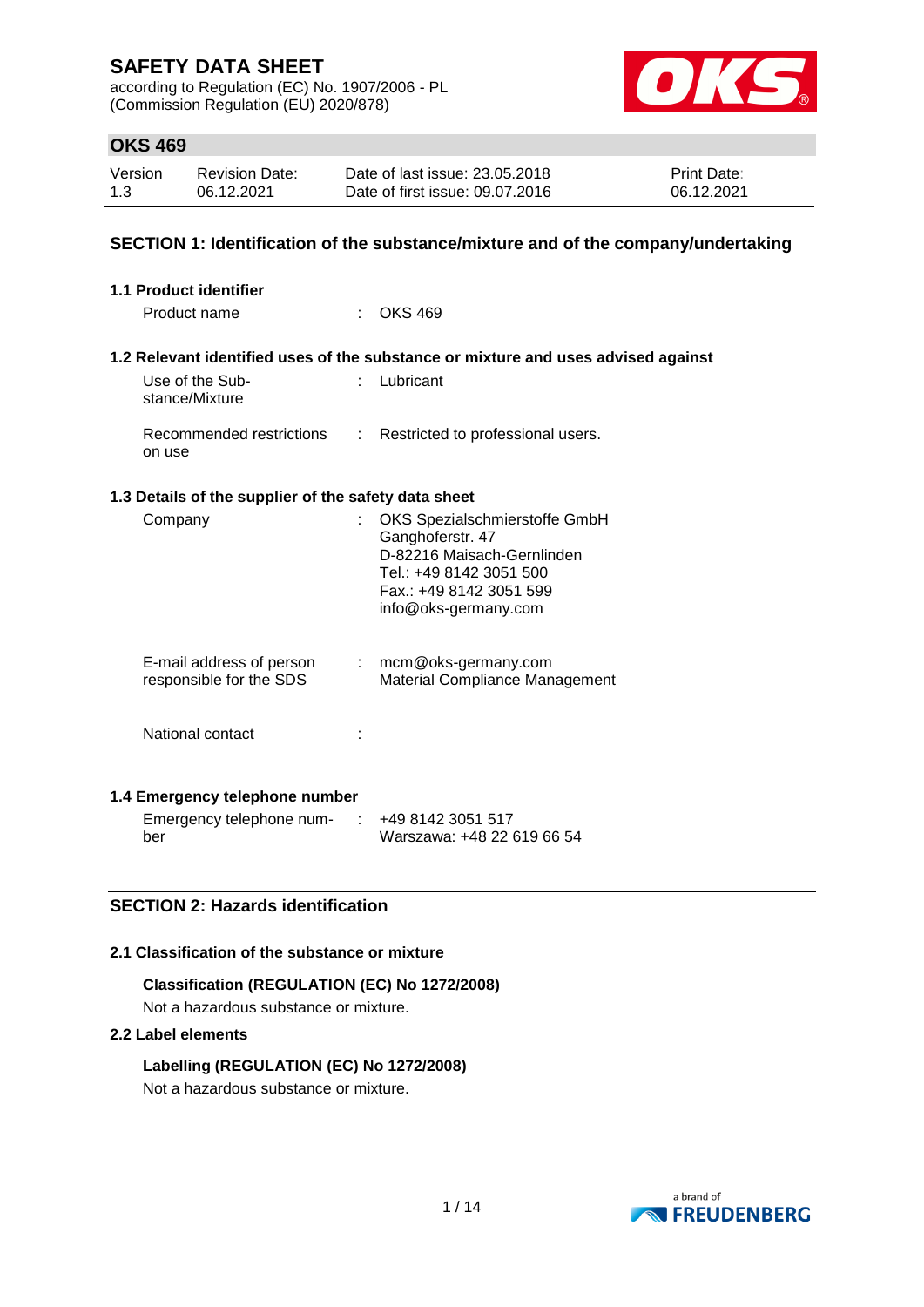according to Regulation (EC) No. 1907/2006 - PL (Commission Regulation (EU) 2020/878)



### **OKS 469**

| Version | <b>Revision Date:</b> | Date of last issue: 23.05.2018  | <b>Print Date:</b> |
|---------|-----------------------|---------------------------------|--------------------|
| 1.3     | 06.12.2021            | Date of first issue: 09.07.2016 | 06.12.2021         |

#### **2.3 Other hazards**

This substance/mixture contains no components considered to be either persistent, bioaccumulative and toxic (PBT), or very persistent and very bioaccumulative (vPvB) at levels of 0.1% or higher.

Ecological information: The substance/mixture does not contain components considered to have endocrine disrupting properties according to REACH Article 57(f) or Commission Delegated regulation (EU) 2017/2100 or Commission Regulation (EU) 2018/605 at levels of 0.1% or higher.

Toxicological information: The substance/mixture does not contain components considered to have endocrine disrupting properties according to REACH Article 57(f) or Commission Delegated regulation (EU) 2017/2100 or Commission Regulation (EU) 2018/605 at levels of 0.1% or higher.

### **SECTION 3: Composition/information on ingredients**

| 3.2 Mixtures                        |                                               |
|-------------------------------------|-----------------------------------------------|
| Chemical nature                     | Synthetic hydrocarbon oil<br>Thickening agent |
| <b>Components</b><br><b>Remarks</b> | No hazardous ingredients                      |

### **SECTION 4: First aid measures**

| 4.1 Description of first aid measures |                                                                                                                                                                                                      |
|---------------------------------------|------------------------------------------------------------------------------------------------------------------------------------------------------------------------------------------------------|
| If inhaled                            | Remove person to fresh air. If signs/symptoms continue, get<br>medical attention.<br>Keep patient warm and at rest.<br>If breathing is irregular or stopped, administer artificial respira-<br>tion. |
| In case of skin contact               | : Remove contaminated clothing. If irritation develops, get med-<br>ical attention.<br>In case of contact, immediately flush skin with plenty of water.                                              |
| In case of eye contact                | Rinse immediately with plenty of water, also under the eyelids,<br>for at least 10 minutes.<br>If eye irritation persists, consult a specialist.                                                     |
| If swallowed                          | Move the victim to fresh air.<br>Do NOT induce vomiting.<br>Rinse mouth with water.                                                                                                                  |

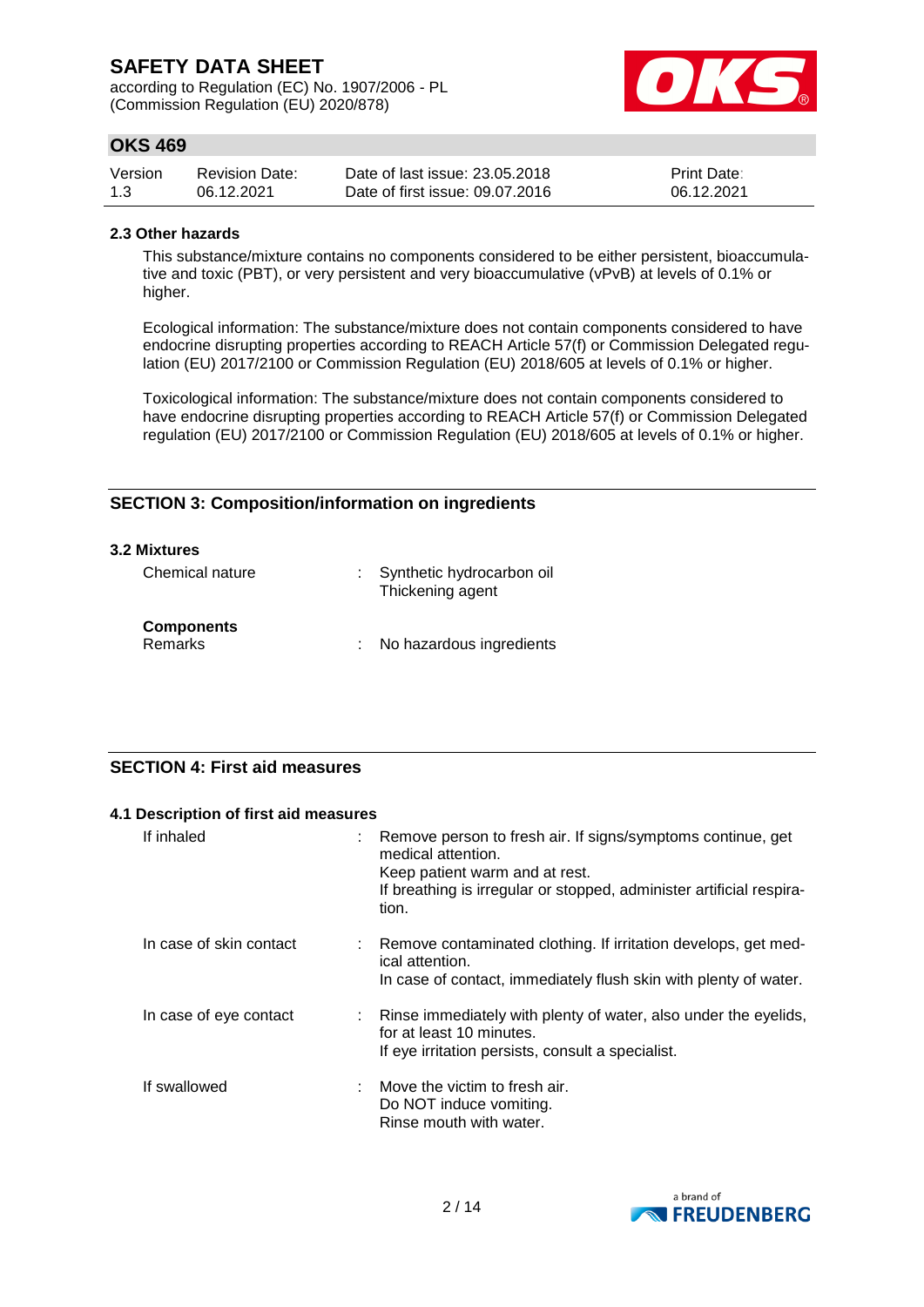according to Regulation (EC) No. 1907/2006 - PL (Commission Regulation (EU) 2020/878)



### **OKS 469**

| Version | <b>Revision Date:</b> | Date of last issue: 23.05.2018  | <b>Print Date:</b> |
|---------|-----------------------|---------------------------------|--------------------|
| 1.3     | 06.12.2021            | Date of first issue: 09.07.2016 | 06.12.2021         |

#### **4.2 Most important symptoms and effects, both acute and delayed**

| Symptoms | : No information available. |
|----------|-----------------------------|
|          |                             |

Risks : None known.

### **4.3 Indication of any immediate medical attention and special treatment needed**

Treatment : No information available.

### **SECTION 5: Firefighting measures**

### **5.1 Extinguishing media**

| Suitable extinguishing media      | Use water spray, alcohol-resistant foam, dry chemical or car-<br>bon dioxide. |
|-----------------------------------|-------------------------------------------------------------------------------|
| Unsuitable extinguishing<br>media | : High volume water jet                                                       |

### **5.2 Special hazards arising from the substance or mixture**

| Hazardous combustion prod- | : Carbon oxides |
|----------------------------|-----------------|
| ucts                       | Metal oxides    |

### **5.3 Advice for firefighters**

| Special protective equipment<br>for firefighters | In the event of fire, wear self-contained breathing apparatus.<br>Use personal protective equipment. Exposure to decomposi-<br>tion products may be a hazard to health. |
|--------------------------------------------------|-------------------------------------------------------------------------------------------------------------------------------------------------------------------------|
| Further information                              | : Standard procedure for chemical fires.                                                                                                                                |

### **SECTION 6: Accidental release measures**

|                                      | 6.1 Personal precautions, protective equipment and emergency procedures                                                                                                                                                  |
|--------------------------------------|--------------------------------------------------------------------------------------------------------------------------------------------------------------------------------------------------------------------------|
| Personal precautions                 | Evacuate personnel to safe areas.<br>Use personal protective equipment.<br>Refer to protective measures listed in sections 7 and 8.                                                                                      |
| <b>6.2 Environmental precautions</b> |                                                                                                                                                                                                                          |
| Environmental precautions            | : Try to prevent the material from entering drains or water<br>courses.<br>Prevent further leakage or spillage if safe to do so.<br>Local authorities should be advised if significant spillages<br>cannot be contained. |

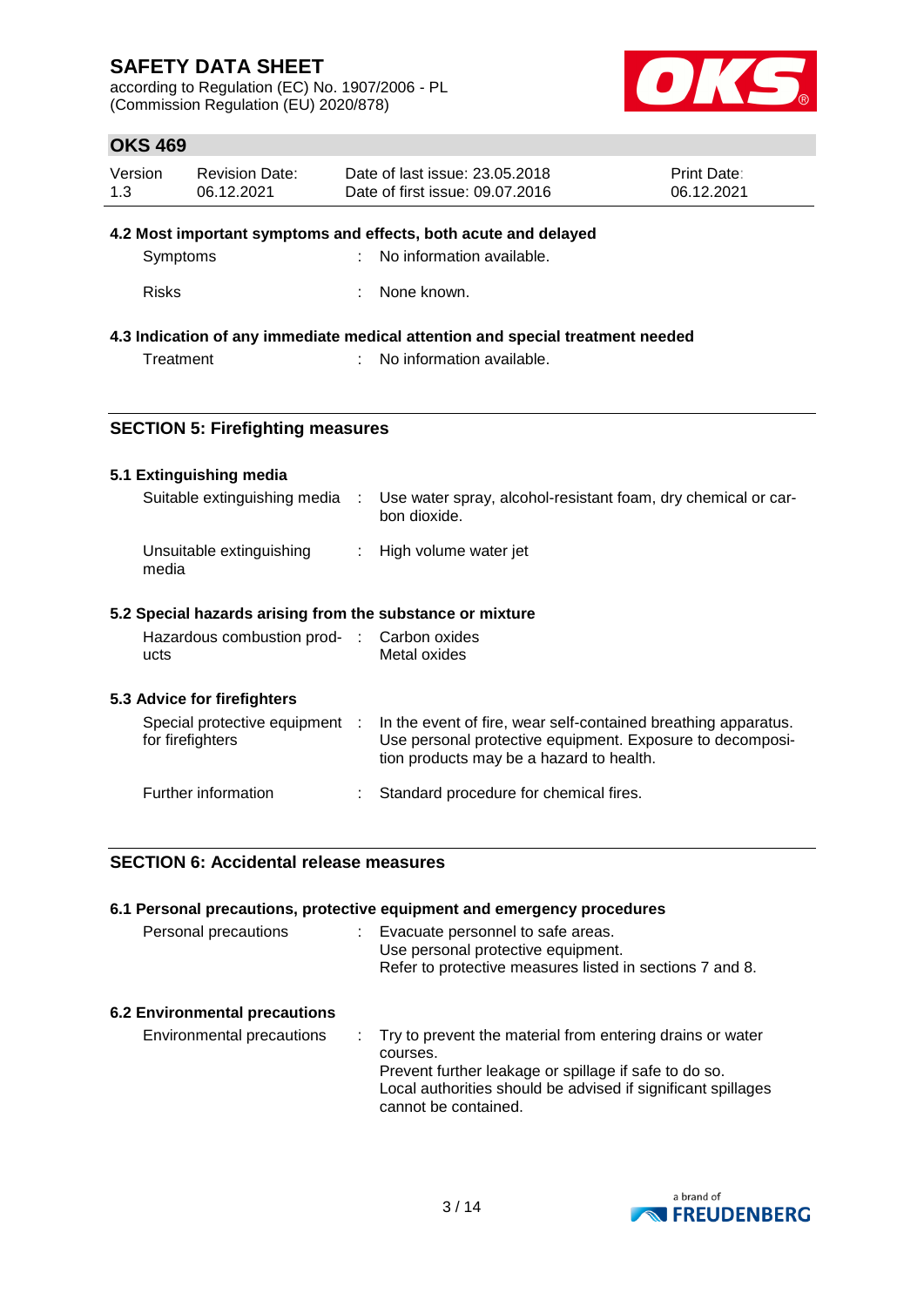according to Regulation (EC) No. 1907/2006 - PL (Commission Regulation (EU) 2020/878)



### **OKS 469**

| Version | <b>Revision Date:</b> | Date of last issue: 23.05.2018  | <b>Print Date:</b> |
|---------|-----------------------|---------------------------------|--------------------|
| 1.3     | 06.12.2021            | Date of first issue: 09.07.2016 | 06.12.2021         |

#### **6.3 Methods and material for containment and cleaning up**

Methods for cleaning up : Contain spillage, and then collect with non-combustible absorbent material, (e.g. sand, earth, diatomaceous earth, vermiculite) and place in container for disposal according to local / national regulations (see section 13).

### **6.4 Reference to other sections**

For personal protection see section 8.

### **SECTION 7: Handling and storage**

#### **7.1 Precautions for safe handling**

| Advice on safe handling                                          | For personal protection see section 8.<br>Smoking, eating and drinking should be prohibited in the ap-<br>plication area.<br>Wash hands and face before breaks and immediately after<br>handling the product.                                                                                                                  |
|------------------------------------------------------------------|--------------------------------------------------------------------------------------------------------------------------------------------------------------------------------------------------------------------------------------------------------------------------------------------------------------------------------|
| Hygiene measures                                                 | Wash face, hands and any exposed skin thoroughly after<br>handling.                                                                                                                                                                                                                                                            |
| 7.2 Conditions for safe storage, including any incompatibilities |                                                                                                                                                                                                                                                                                                                                |
| Requirements for storage<br>areas and containers                 | Store in original container. Keep container closed when not in<br>use. Keep in a dry, cool and well-ventilated place. Containers<br>which are opened must be carefully resealed and kept upright<br>to prevent leakage. Store in accordance with the particular<br>national regulations. Keep in properly labelled containers. |

### **7.3 Specific end use(s)**

- 
- Specific use(s) : Specific instructions for handling, not required.

### **SECTION 8: Exposure controls/personal protection**

#### **8.1 Control parameters**

Contains no substances with occupational exposure limit values.

#### **Derived No Effect Level (DNEL) according to Regulation (EC) No. 1907/2006:**

| Substance name  | End Use | Exposure routes | Potential health ef-<br>tects | Value              |
|-----------------|---------|-----------------|-------------------------------|--------------------|
| silicon dioxide | Workers | Inhalation      |                               | $4 \text{ ma/m}$ 3 |

#### **8.2 Exposure controls**

#### **Engineering measures**

none

#### **Personal protective equipment**

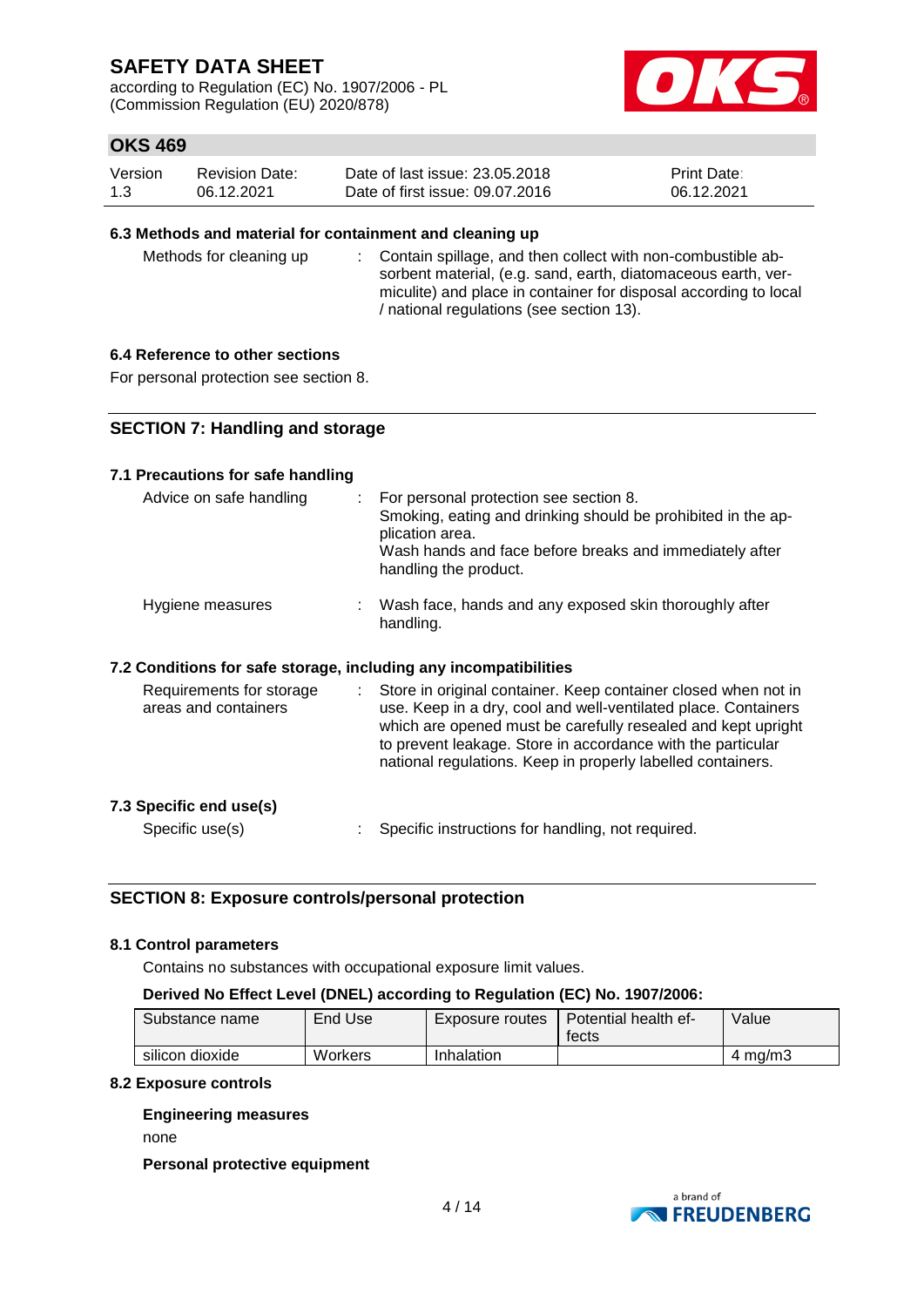according to Regulation (EC) No. 1907/2006 - PL (Commission Regulation (EU) 2020/878)



### **OKS 469**

| Version<br>1.3 | <b>Revision Date:</b><br>06.12.2021                                   |   | Date of last issue: 23.05.2018<br>Date of first issue: 09.07.2016                                                                                                                                                                                                                                                                                                            | Print Date:<br>06.12.2021 |
|----------------|-----------------------------------------------------------------------|---|------------------------------------------------------------------------------------------------------------------------------------------------------------------------------------------------------------------------------------------------------------------------------------------------------------------------------------------------------------------------------|---------------------------|
|                | Eye protection                                                        |   | Safety glasses with side-shields                                                                                                                                                                                                                                                                                                                                             |                           |
|                | Hand protection<br>Material<br>Break through time<br>Protective index |   | Nitrile rubber<br>$>10$ min<br>Class 1                                                                                                                                                                                                                                                                                                                                       |                           |
|                | Remarks                                                               |   | For prolonged or repeated contact use protective gloves. The<br>break through time depends amongst other things on the<br>material, the thickness and the type of glove and therefore<br>has to be measured for each case.<br>The selected protective gloves have to satisfy the specifica-<br>tions of Regulation (EU) 2016/425 and the standard EN 374<br>derived from it. |                           |
|                | Respiratory protection                                                |   | Not required; except in case of aerosol formation.                                                                                                                                                                                                                                                                                                                           |                           |
|                | Filter type                                                           |   | Filter type A-P                                                                                                                                                                                                                                                                                                                                                              |                           |
|                | Protective measures                                                   | ÷ | The type of protective equipment must be selected according<br>to the concentration and amount of the dangerous substance<br>at the specific workplace.<br>Choose body protection in relation to its type, to the concen-<br>tration and amount of dangerous substances, and to the spe-<br>cific work-place.                                                                |                           |

### **SECTION 9: Physical and chemical properties**

### **9.1 Information on basic physical and chemical properties**

| Physical state                                                          | t.  | liquid              |
|-------------------------------------------------------------------------|-----|---------------------|
| Colour                                                                  | t.  | colourless          |
| Odour                                                                   | ٠.  | characteristic      |
| Odour Threshold                                                         | ٠.  | No data available   |
|                                                                         |     |                     |
| Melting point/range                                                     | × 1 | No data available   |
| Boiling point/boiling range                                             |     | : 171 °C            |
| Flammability (solid, gas)                                               | t.  | No data available   |
| Upper explosion limit / Upper : No data available<br>flammability limit |     |                     |
| Lower explosion limit / Lower                                           |     | : No data available |

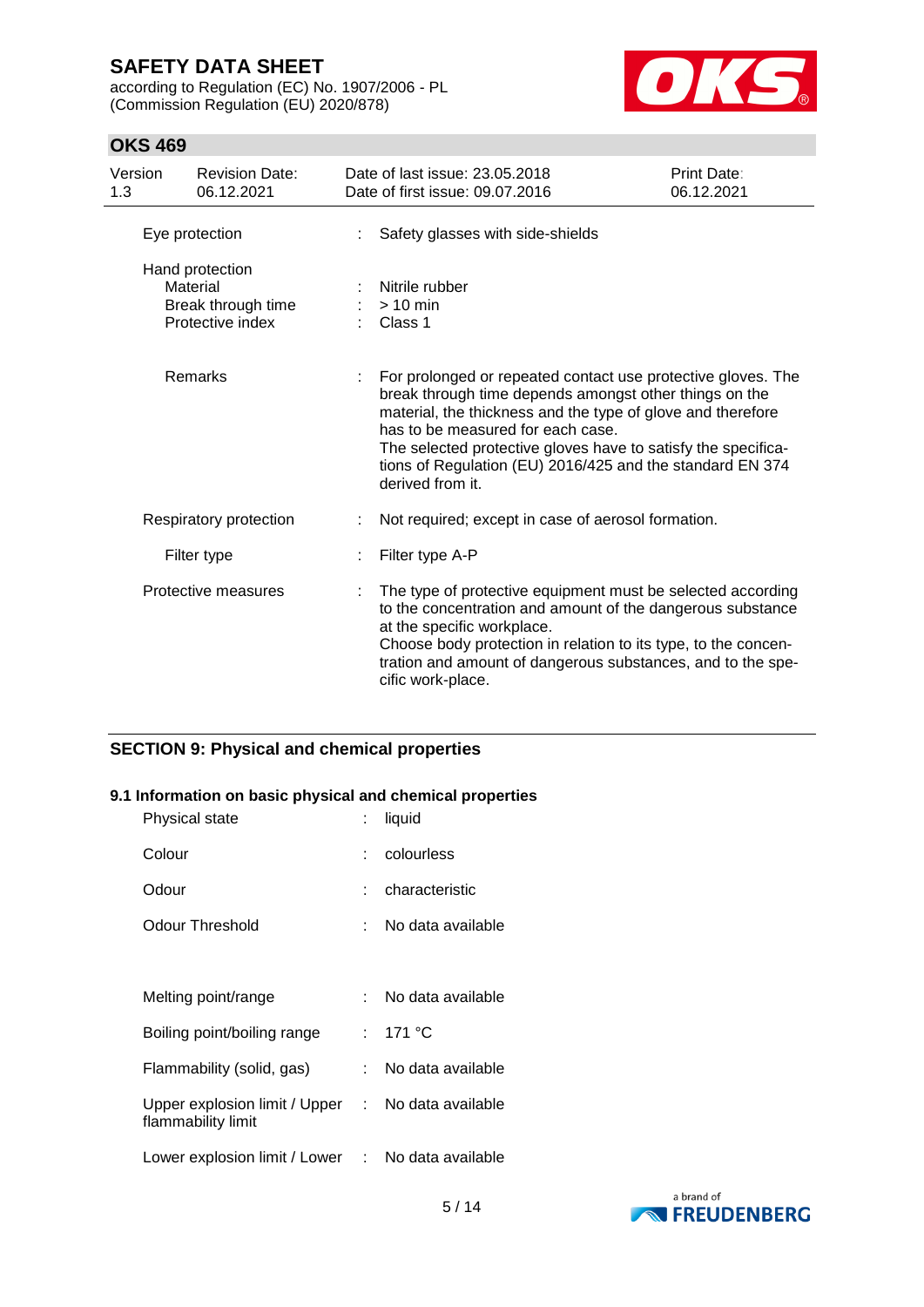according to Regulation (EC) No. 1907/2006 - PL (Commission Regulation (EU) 2020/878)



### **OKS 469**

| 1.3 | Version             | <b>Revision Date:</b><br>06.12.2021                 |                             | Date of last issue: 23.05.2018<br>Date of first issue: 09.07.2016       | <b>Print Date:</b><br>06.12.2021 |
|-----|---------------------|-----------------------------------------------------|-----------------------------|-------------------------------------------------------------------------|----------------------------------|
|     |                     | flammability limit                                  |                             |                                                                         |                                  |
|     | Flash point         |                                                     | ÷                           | 288 °C                                                                  |                                  |
|     |                     | Auto-ignition temperature                           | ÷                           | No data available                                                       |                                  |
|     | ture                | Decomposition temperature<br>Decomposition tempera- | $\mathcal{L}^{\mathcal{L}}$ | No data available                                                       |                                  |
|     | pH                  |                                                     |                             | Not applicable<br>substance/mixture is non-polar/aprotic                |                                  |
|     | Viscosity           | Viscosity, dynamic                                  | ÷                           | No data available                                                       |                                  |
|     |                     | Viscosity, kinematic                                | ÷                           | No data available                                                       |                                  |
|     | Solubility(ies)     | Water solubility                                    | ÷                           | immiscible                                                              |                                  |
|     |                     | Solubility in other solvents                        | $\mathcal{L}$               | No data available                                                       |                                  |
|     | octanol/water       | Partition coefficient: n-                           | ÷                           | No data available                                                       |                                  |
|     |                     | Vapour pressure                                     | ÷                           | < 0,001 hPa (20 °C)                                                     |                                  |
|     |                     | Relative density                                    | ÷                           | $0,84$ (20 °C)<br>Reference substance: Water<br>The value is calculated |                                  |
|     | Density             |                                                     |                             | $0,84$ g/cm3<br>(20 °C)                                                 |                                  |
|     | <b>Bulk density</b> |                                                     |                             | No data available                                                       |                                  |
|     |                     | Relative vapour density                             |                             | No data available                                                       |                                  |
|     |                     | 9.2 Other information                               |                             |                                                                         |                                  |
|     | <b>Explosives</b>   |                                                     | t                           | Not explosive                                                           |                                  |
|     |                     | Oxidizing properties                                |                             | No data available                                                       |                                  |
|     | Self-ignition       |                                                     | ÷                           | No data available                                                       |                                  |
|     |                     | Evaporation rate                                    |                             | No data available                                                       |                                  |
|     |                     | Sublimation point                                   | ÷                           | No data available                                                       |                                  |

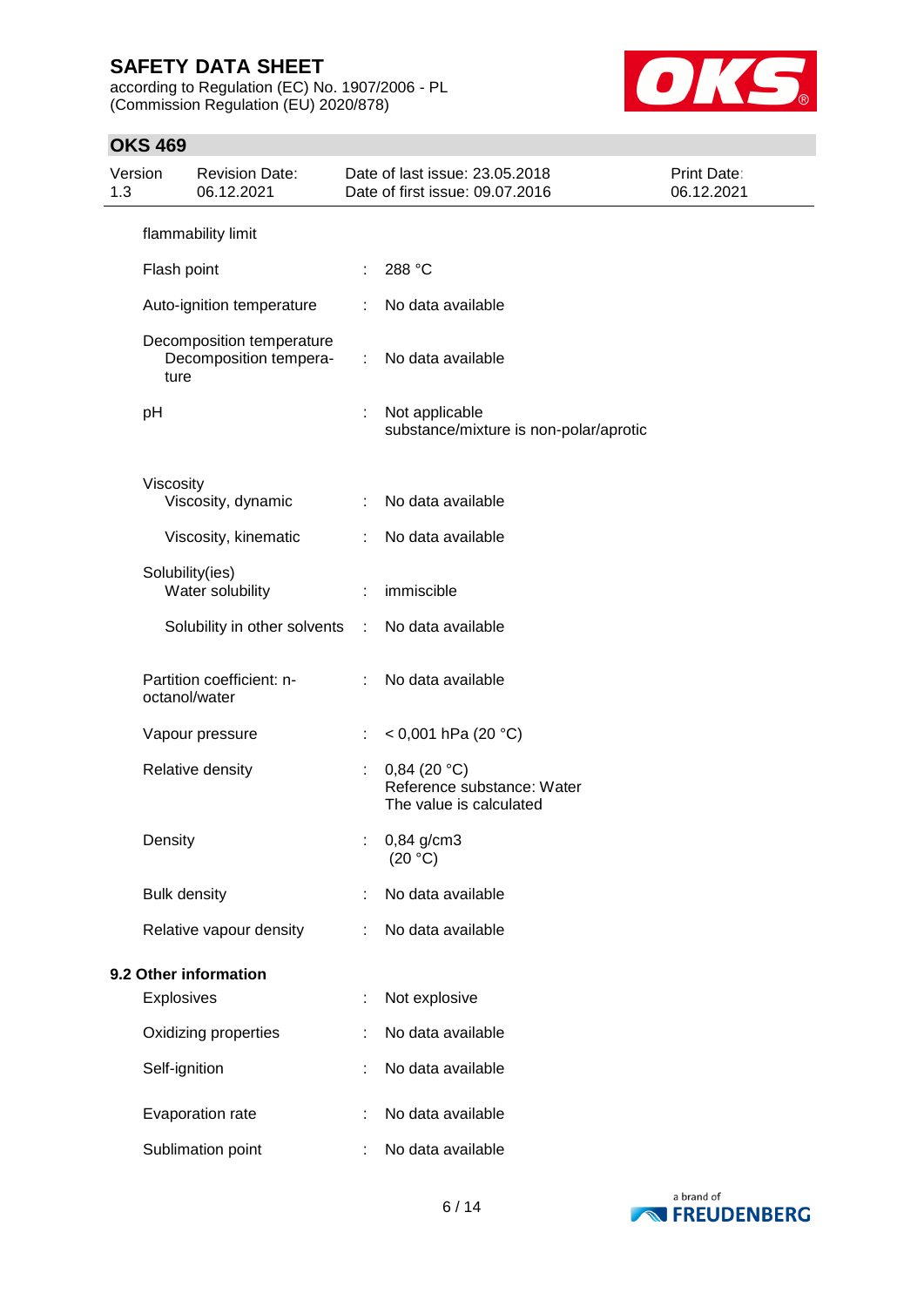according to Regulation (EC) No. 1907/2006 - PL (Commission Regulation (EU) 2020/878)



### **OKS 469**

| Version | <b>Revision Date:</b> | Date of last issue: 23,05,2018  | <b>Print Date:</b> |
|---------|-----------------------|---------------------------------|--------------------|
| 1.3     | 06.12.2021            | Date of first issue: 09.07.2016 | 06.12.2021         |

### **SECTION 10: Stability and reactivity**

#### **10.1 Reactivity**

No hazards to be specially mentioned.

#### **10.2 Chemical stability**

Stable under normal conditions.

## **10.3 Possibility of hazardous reactions**

| Hazardous reactions | No dangerous reaction known under conditions of normal use. |
|---------------------|-------------------------------------------------------------|
|                     |                                                             |

### **10.4 Conditions to avoid**

| Conditions to avoid | No conditions to be specially mentioned. |
|---------------------|------------------------------------------|
|                     |                                          |

#### **10.5 Incompatible materials**

Materials to avoid : No materials to be especially mentioned.

### **10.6 Hazardous decomposition products**

No decomposition if stored and applied as directed.

### **SECTION 11: Toxicological information**

### **11.1 Information on hazard classes as defined in Regulation (EC) No 1272/2008**

### **Acute toxicity**

|--|

| - - - - - - -<br>Acute oral toxicity |    | Remarks: This information is not available.   |
|--------------------------------------|----|-----------------------------------------------|
| Acute inhalation toxicity            |    | : Remarks: This information is not available. |
| Acute dermal toxicity                |    | Remarks: This information is not available.   |
| <b>Skin corrosion/irritation</b>     |    |                                               |
| <b>Product:</b><br>Remarks           | ٠. | This information is not available.            |
| Serious eye damage/eye irritation    |    |                                               |
| <b>Product:</b>                      |    |                                               |

| Remarks | This information is not available. |
|---------|------------------------------------|
|---------|------------------------------------|

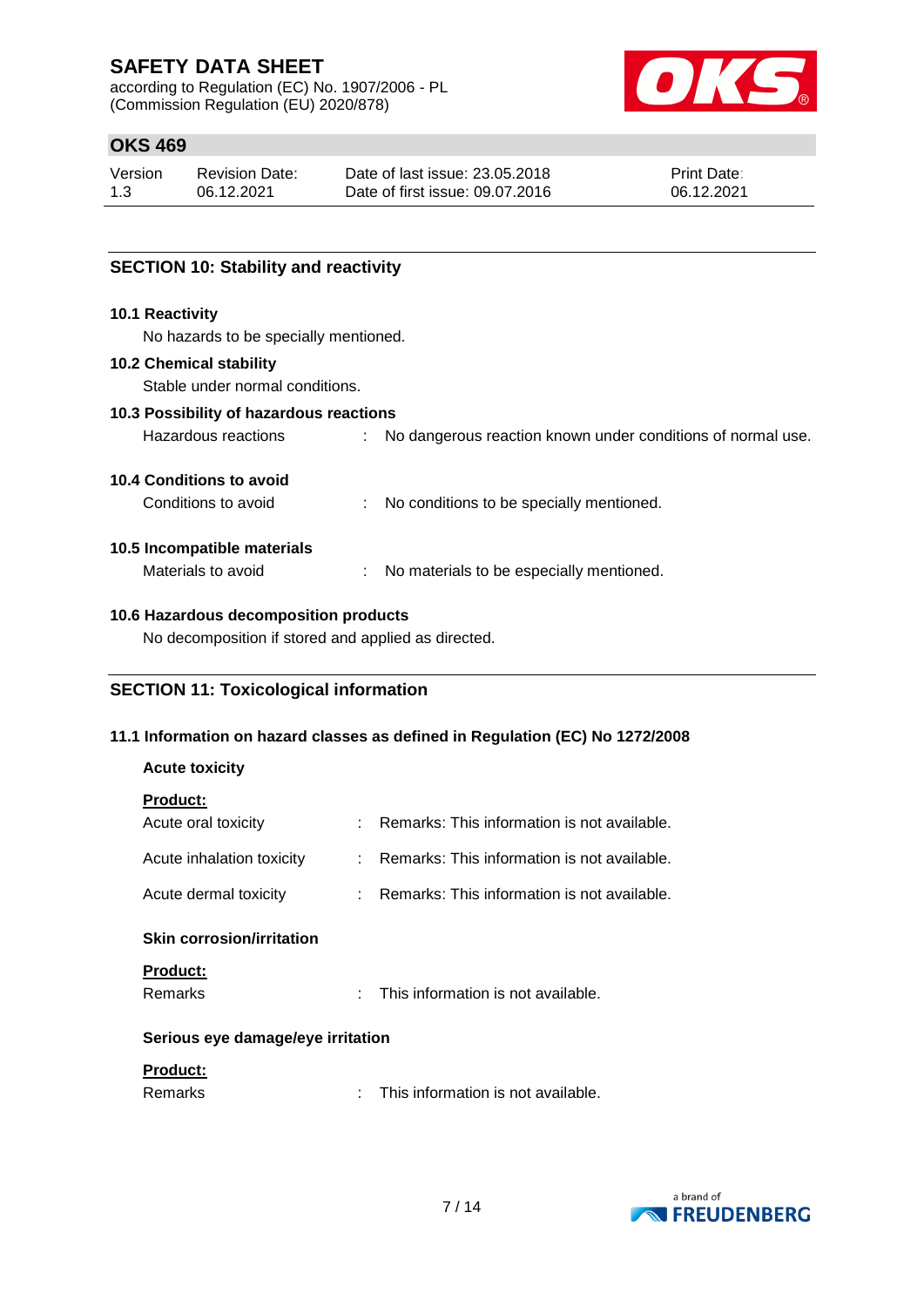according to Regulation (EC) No. 1907/2006 - PL (Commission Regulation (EU) 2020/878)



### **OKS 469**

| Version<br><b>Revision Date:</b><br>1.3<br>06.12.2021 |                                        |                                    | Date of last issue: 23.05.2018<br>Date of first issue: 09.07.2016 | Print Date:<br>06.12.2021                                                                                                                                                                                                                                                 |  |  |  |
|-------------------------------------------------------|----------------------------------------|------------------------------------|-------------------------------------------------------------------|---------------------------------------------------------------------------------------------------------------------------------------------------------------------------------------------------------------------------------------------------------------------------|--|--|--|
|                                                       |                                        | Respiratory or skin sensitisation  |                                                                   |                                                                                                                                                                                                                                                                           |  |  |  |
|                                                       | Product:                               |                                    |                                                                   |                                                                                                                                                                                                                                                                           |  |  |  |
|                                                       | <b>Remarks</b>                         |                                    | ÷                                                                 | This information is not available.                                                                                                                                                                                                                                        |  |  |  |
|                                                       |                                        | <b>Germ cell mutagenicity</b>      |                                                                   |                                                                                                                                                                                                                                                                           |  |  |  |
|                                                       | <b>Product:</b>                        |                                    |                                                                   |                                                                                                                                                                                                                                                                           |  |  |  |
|                                                       |                                        | Genotoxicity in vitro              | t.                                                                | Remarks: No data available                                                                                                                                                                                                                                                |  |  |  |
|                                                       |                                        | Genotoxicity in vivo               |                                                                   | Remarks: No data available                                                                                                                                                                                                                                                |  |  |  |
|                                                       | Carcinogenicity                        |                                    |                                                                   |                                                                                                                                                                                                                                                                           |  |  |  |
|                                                       | Product:                               |                                    |                                                                   |                                                                                                                                                                                                                                                                           |  |  |  |
|                                                       | <b>Remarks</b>                         |                                    | ÷                                                                 | No data available                                                                                                                                                                                                                                                         |  |  |  |
|                                                       |                                        | <b>Reproductive toxicity</b>       |                                                                   |                                                                                                                                                                                                                                                                           |  |  |  |
|                                                       | Product:                               |                                    |                                                                   |                                                                                                                                                                                                                                                                           |  |  |  |
|                                                       |                                        | Effects on fertility               |                                                                   | Remarks: No data available                                                                                                                                                                                                                                                |  |  |  |
|                                                       | ment                                   | Effects on foetal develop-         | ÷.                                                                | Remarks: No data available                                                                                                                                                                                                                                                |  |  |  |
|                                                       |                                        | <b>Repeated dose toxicity</b>      |                                                                   |                                                                                                                                                                                                                                                                           |  |  |  |
|                                                       | <b>Product:</b>                        |                                    |                                                                   |                                                                                                                                                                                                                                                                           |  |  |  |
|                                                       | Remarks                                |                                    |                                                                   | This information is not available.                                                                                                                                                                                                                                        |  |  |  |
|                                                       |                                        | <b>Aspiration toxicity</b>         |                                                                   |                                                                                                                                                                                                                                                                           |  |  |  |
|                                                       | <b>Product:</b>                        | This information is not available. |                                                                   |                                                                                                                                                                                                                                                                           |  |  |  |
|                                                       | 11.2 Information on other hazards      |                                    |                                                                   |                                                                                                                                                                                                                                                                           |  |  |  |
|                                                       | <b>Endocrine disrupting properties</b> |                                    |                                                                   |                                                                                                                                                                                                                                                                           |  |  |  |
|                                                       | Product:                               |                                    |                                                                   |                                                                                                                                                                                                                                                                           |  |  |  |
|                                                       |                                        | Assessment                         |                                                                   | The substance/mixture does not contain components consid-<br>ered to have endocrine disrupting properties according to<br>REACH Article 57(f) or Commission Delegated regulation<br>(EU) 2017/2100 or Commission Regulation (EU) 2018/605 at<br>levels of 0.1% or higher. |  |  |  |
|                                                       |                                        |                                    |                                                                   |                                                                                                                                                                                                                                                                           |  |  |  |

### **Further information**

### **Product:**

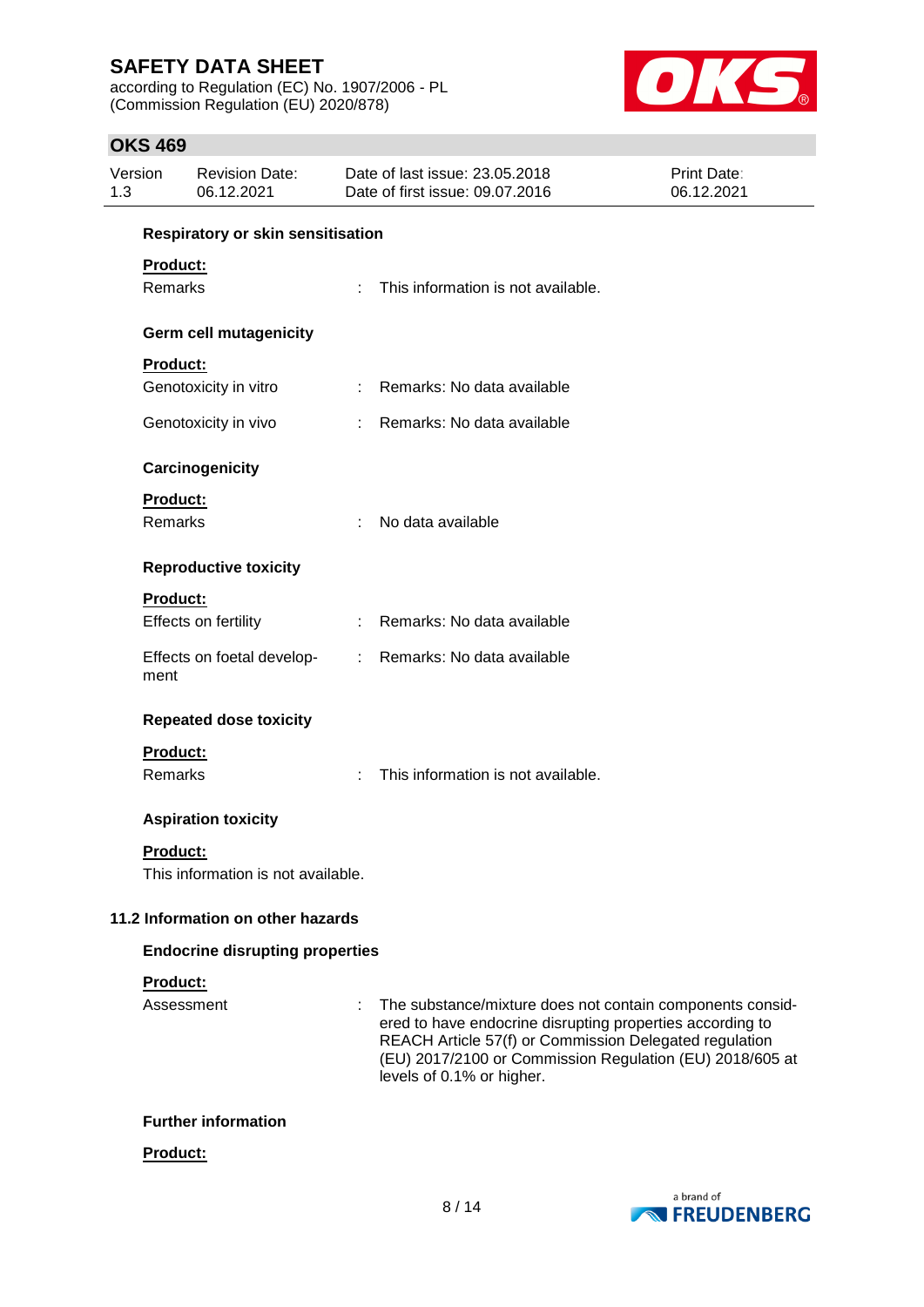according to Regulation (EC) No. 1907/2006 - PL (Commission Regulation (EU) 2020/878)



### **OKS 469**

| Version        | <b>Revision Date:</b> | Date of last issue: 23.05.2018                                                                    | Print Date: |
|----------------|-----------------------|---------------------------------------------------------------------------------------------------|-------------|
| 1.3            | 06.12.2021            | Date of first issue: 09.07.2016                                                                   | 06.12.2021  |
| <b>Remarks</b> |                       | : Information given is based on data on the components and<br>the toxicology of similar products. |             |

### **SECTION 12: Ecological information**

### **12.1 Toxicity**

| <b>Product:</b>                                                                     |   |                            |
|-------------------------------------------------------------------------------------|---|----------------------------|
| Toxicity to fish                                                                    |   | Remarks: No data available |
| Toxicity to daphnia and other : Remarks: No data available<br>aquatic invertebrates |   |                            |
| Toxicity to algae/aquatic<br>plants                                                 |   | Remarks: No data available |
| Toxicity to microorganisms                                                          | ÷ | Remarks: No data available |

#### **12.2 Persistence and degradability**

| Product: |
|----------|
|----------|

| Biodegradability                                                | : Remarks: No data available |
|-----------------------------------------------------------------|------------------------------|
| Physico-chemical removabil- : Remarks: No data available<br>ity |                              |

#### **12.3 Bioaccumulative potential**

**Product:**

| <b>Bioaccumulation</b> | Remarks: This mixture contains no substance considered to |
|------------------------|-----------------------------------------------------------|
|                        | be persistent, bioaccumulating and toxic (PBT).           |
|                        | This mixture contains no substance considered to be very  |
|                        | persistent and very bioaccumulating (vPvB).               |

### **12.4 Mobility in soil**

| <b>Product:</b>                                    |                              |
|----------------------------------------------------|------------------------------|
| Mobility                                           | : Remarks: No data available |
| Distribution among environ-<br>mental compartments | : Remarks: No data available |

#### **12.5 Results of PBT and vPvB assessment**

#### **Product:**

| Assessment | This substance/mixture contains no components considered     |
|------------|--------------------------------------------------------------|
|            | to be either persistent, bioaccumulative and toxic (PBT), or |

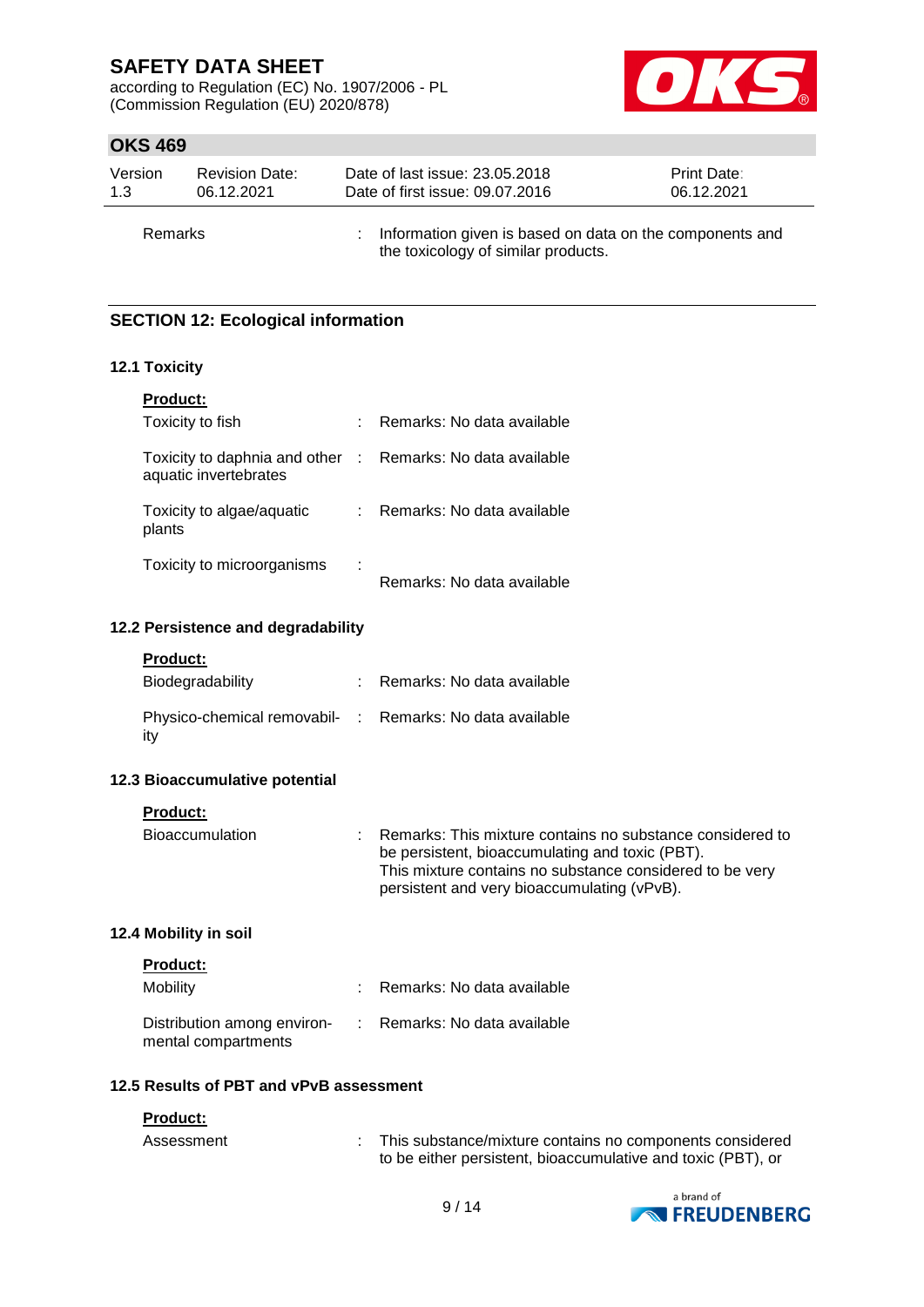according to Regulation (EC) No. 1907/2006 - PL (Commission Regulation (EU) 2020/878)



### **OKS 469**

| Version | Revision Date: | Date of last issue: 23.05.2018  | <b>Print Date:</b> |
|---------|----------------|---------------------------------|--------------------|
| -1.3    | 06.12.2021     | Date of first issue: 09.07.2016 | 06.12.2021         |
|         |                |                                 |                    |

very persistent and very bioaccumulative (vPvB) at levels of 0.1% or higher..

#### **12.6 Endocrine disrupting properties**

#### **Product:**

| ered to have endocrine disrupting properties according to<br>REACH Article 57(f) or Commission Delegated regulation<br>levels of 0.1% or higher. | Assessment | : The substance/mixture does not contain components consid-<br>(EU) 2017/2100 or Commission Regulation (EU) 2018/605 at |
|--------------------------------------------------------------------------------------------------------------------------------------------------|------------|-------------------------------------------------------------------------------------------------------------------------|
|--------------------------------------------------------------------------------------------------------------------------------------------------|------------|-------------------------------------------------------------------------------------------------------------------------|

### **12.7 Other adverse effects**

| <b>Product:</b>                        |                                         |
|----------------------------------------|-----------------------------------------|
| Additional ecological infor-<br>mation | No information on ecology is available. |

### **SECTION 13: Disposal considerations**

## **13.1 Waste treatment methods** Product : The product should not be allowed to enter drains, water courses or the soil. Waste codes should be assigned by the user based on the application for which the product was used. Contaminated packaging : Packaging that is not properly emptied must be disposed of as the unused product. Dispose of waste product or used containers according to local regulations. The following Waste Codes are only suggestions: Waste Code : used product, unused product 12 01 12\*, spent waxes and fats uncleaned packagings 15 01 10, packaging containing residues of or contaminated by hazardous substances

### **SECTION 14: Transport information**

### **14.1 UN number or ID number**

Not regulated as a dangerous good

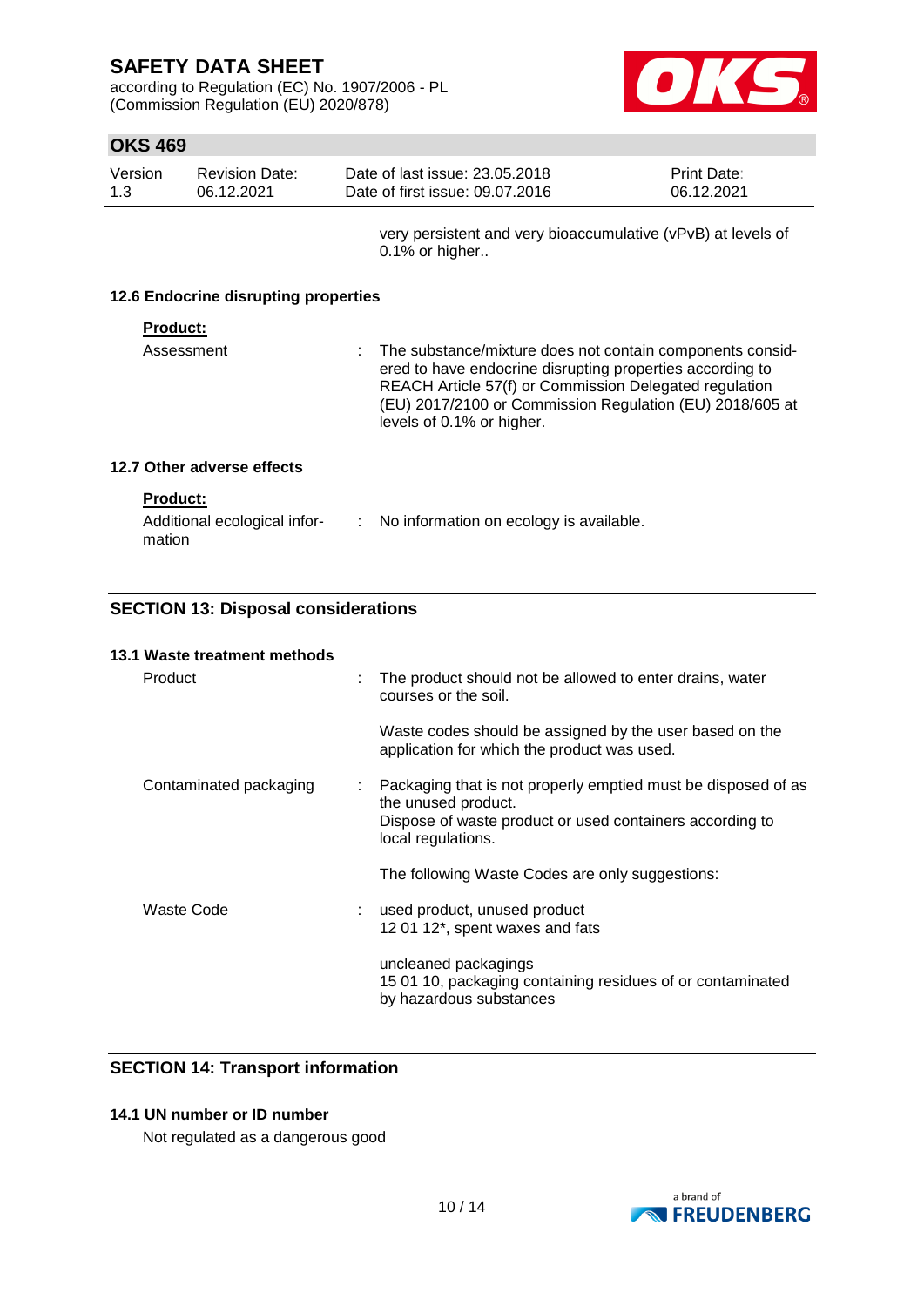according to Regulation (EC) No. 1907/2006 - PL (Commission Regulation (EU) 2020/878)



### **OKS 469**

| Version | <b>Revision Date:</b> | Date of last issue: 23,05,2018  | <b>Print Date:</b> |
|---------|-----------------------|---------------------------------|--------------------|
| 1.3     | 06.12.2021            | Date of first issue: 09.07.2016 | 06.12.2021         |

### **14.2 UN proper shipping name**

Not regulated as a dangerous good

### **14.3 Transport hazard class(es)**

Not regulated as a dangerous good

#### **14.4 Packing group**

Not regulated as a dangerous good

#### **14.5 Environmental hazards**

Not regulated as a dangerous good

### **14.6 Special precautions for user**

### Not applicable

#### **14.7 Maritime transport in bulk according to IMO instruments**

Remarks : Not applicable for product as supplied.

### **SECTION 15: Regulatory information**

#### **15.1 Safety, health and environmental regulations/legislation specific for the substance or mixture** REACH - Restrictions on the manufacture, placing on the market and use of certain dangerous substances, : Not applicable

| preparations and articles (Annex XVII)                                                                                                                               |                                                                                                                                      |
|----------------------------------------------------------------------------------------------------------------------------------------------------------------------|--------------------------------------------------------------------------------------------------------------------------------------|
| REACH - Candidate List of Substances of Very High<br>Concern for Authorisation (Article 59).                                                                         | This product does not contain sub-<br>t.<br>stances of very high concern (Regu-<br>lation (EC) No 1907/2006 (REACH),<br>Article 57). |
| REACH - List of substances subject to authorisation<br>(Annex XIV)                                                                                                   | Not applicable                                                                                                                       |
| Regulation (EC) No 1005/2009 on substances that de-<br>plete the ozone layer                                                                                         | Not applicable<br>t.                                                                                                                 |
| Regulation (EU) 2019/1021 on persistent organic pollu-<br>tants (recast)                                                                                             | Not applicable<br>÷.                                                                                                                 |
| Regulation (EC) No 649/2012 of the European Parlia-<br>ment and the Council concerning the export and import<br>of dangerous chemicals                               | Not applicable<br>÷                                                                                                                  |
| Seveso III: Directive 2012/18/EU of the European :<br>Parliament and of the Council on the control of<br>major-accident hazards involving dangerous sub-<br>stances. | Not applicable                                                                                                                       |
| Volatile organic compounds<br>÷<br>Not applicable                                                                                                                    | Directive 2010/75/EU of 24 November 2010 on industrial<br>emissions (integrated pollution prevention and control)                    |

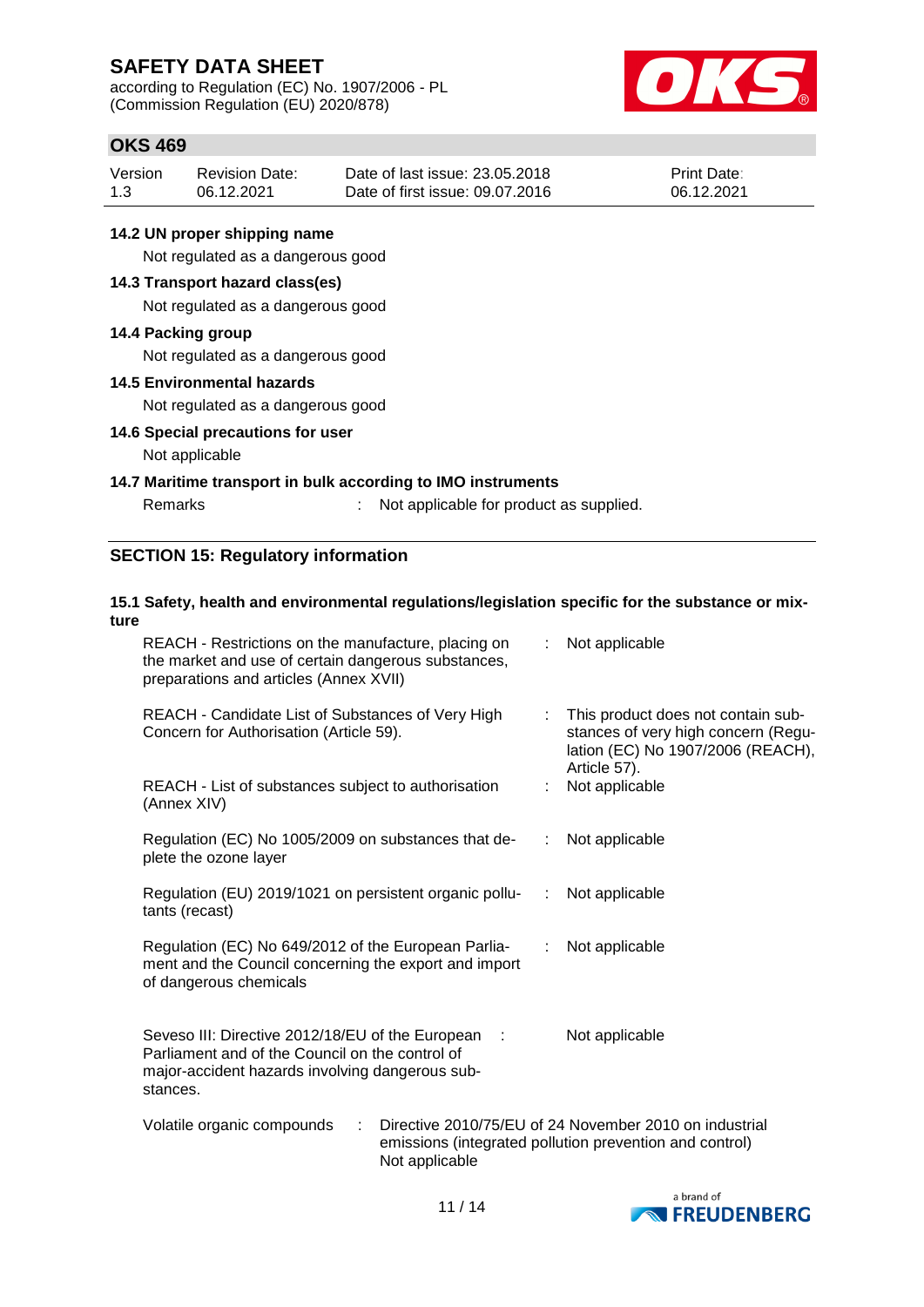according to Regulation (EC) No. 1907/2006 - PL (Commission Regulation (EU) 2020/878)



### **OKS 469**

| Version | <b>Revision Date:</b> | Date of last issue: 23,05,2018  | <b>Print Date:</b> |
|---------|-----------------------|---------------------------------|--------------------|
| 1.3     | 06.12.2021            | Date of first issue: 09.07.2016 | 06.12.2021         |

### **Other regulations:**

Act of 25 February 2011 on chemical substances and their mixtures (i.e. Journal of Laws of 2019, No. 0, item 1225)

Regulation (EC) No 1272/2008 of the European Parliament and of the Council of 16 December 2008 on classification, labelling and packaging of substances and mixtures, amending and repealing Directives 67/548/EEC and 1999/45/EC, and amending Regulation (EC) No 1907/2006 (Official Journal of the European Union L 353 from 31.12.2008) with further adaptation to technical progress (ATP).

Regulation (EC) No 1907/2006 of the European Parliament and of the Council of 18 December 2006 concerning the Registration, Evaluation, Authorisation and Restriction of Chemicals (REACH), establishing a European Chemicals Agency, amending Directive 1999/45/EC and repealing Council Regulation (EEC) No 793/93 and Commission Regulation (EC) No 1488/94 as well as Council Directive 76/769/EEC and Commission Directives 91/155/EEC, 93/67/EEC, 93/105/EC and 2000/21/EC (Official Journal of the European Union L 396 from 30.12.2006, as amended).

Commission Regulation (EU) 2015/830 of 28 May 2015 amending Regulation (EC) No 1907/2006 of the European Parliament and of the Council on the Registration, Evaluation, Authorisation and Restriction of Chemicals (REACH)

Ordinance of the Minister of Health of 10 August 2012 concerning the criteria and procedure of classification of chemical substances and their mixtures (consolidated text Dz. U. of 2015., pos. 208).

Ordinance of the Minister of Economy, Labour and Social Policy of 21st December 2005 concerning the basic requirements for personal protective equipment (Dz. U. Nr. 259, item 2173). Ordinance of the Minister of Labour and Social Policy of 12 June 2018 concerning the highest allowable concentrations and levels of the agents harmful for health in the workplace (Dz.U 2018 pos 1286, with later amendments).

Ordinance of the Minister of Health of 2nd February 2011 concerning tests and measurement of agents harmful for health in the workplace (Dz. U. Nr. 33, item 166 wraz z późn. zm.). Ordinance of the Minister of Health of 30th December 2004 on the health and safety of workers related to chemical agents at work (Dz. U. from 2005, Nr. 11, item 86, as amended).

Act of 14 December 2012. on Waste (Journal of Laws of 2013. pos. 21, as amended). Act of 13 June 2013. On packaging and packaging waste Journal. U. of 2013. Item. 888, as amended).

Ordinance of the Minister of Climate of 2nd January 2020 on Waste Catalog (Dz. U. 2020 item 10).

Ordinance of the Minister of Environment on the requirements for carrying out the process of thermal treatment of waste and how to deal with waste produced in the process. (Dz. U. of 2016., Pos. 108)

Act of 19 August 2011 on transport of dangerous goods (Dz. U. Nr. 227, item 1367, as amended).

Government Statement of 18 February 2019 on enforcing of changes Annexes A and B of European Agreement concerning international transport of dangerous goods by road (ADR) (Dz. U. 2019, item 769).

Ordinance of the Minister of Health of 20th April 2012 concerning labeling of containers of dangerous substances and dangerous mixtures and some mixtures ((consolidated text) Dz. U. z 2015 nr. 0 poz. 450).

Ordinance of the Minister of Health of 11th June 2012 concerning categories of dangerous substances and dangerous mixtures for which containers must be fitted with child-resistant fastenings and a tactile warning of danger (Dz. U. from 2012, item 688 as amended).

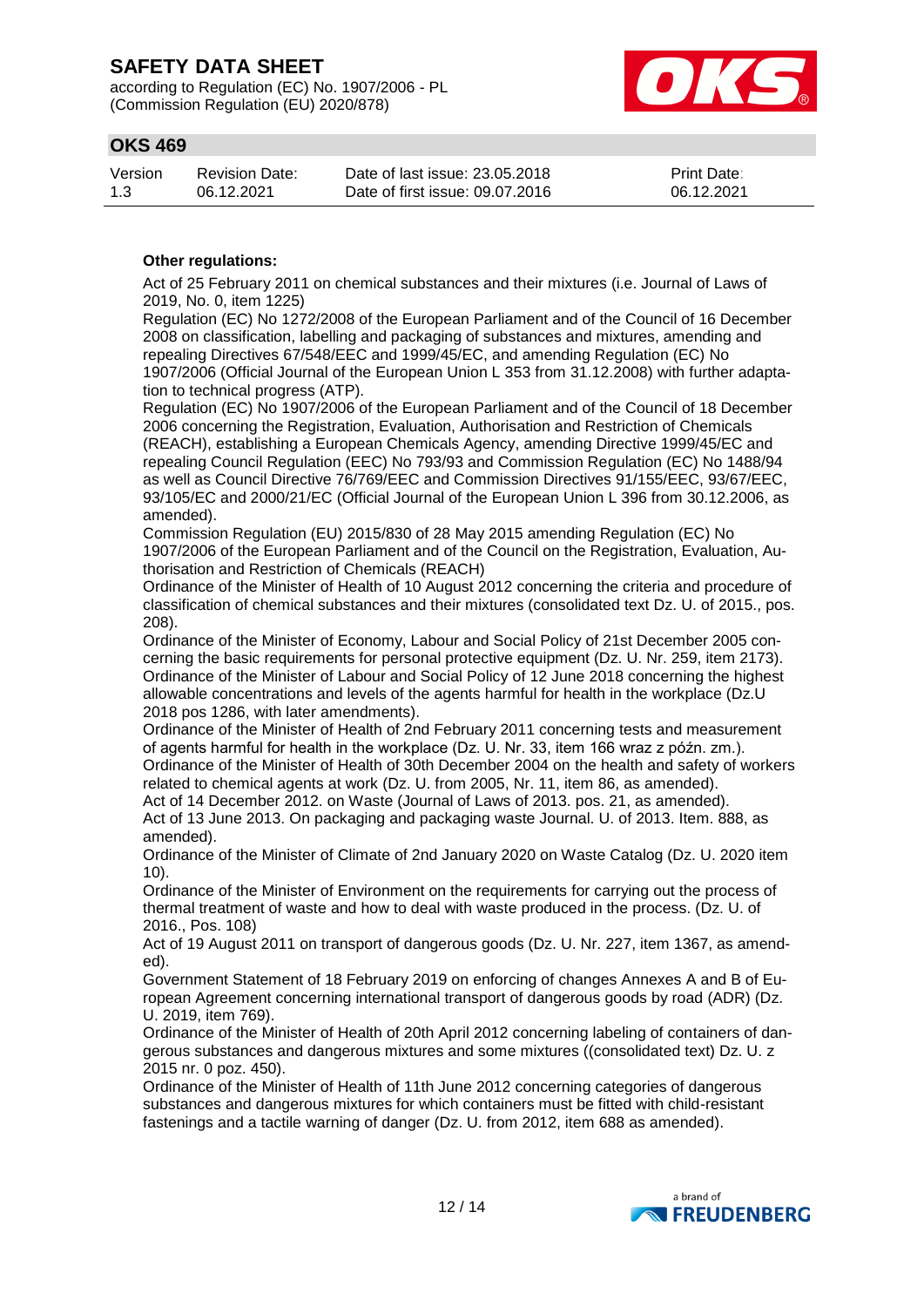according to Regulation (EC) No. 1907/2006 - PL (Commission Regulation (EU) 2020/878)



## **OKS 469**

Version 1.3 Revision Date: 06.12.2021

Date of last issue: 23.05.2018 Date of first issue: 09.07.2016

Print Date: 06.12.2021

#### **15.2 Chemical safety assessment**

This information is not available.

### **SECTION 16: Other information**

### **Full text of other abbreviations**

ADN - European Agreement concerning the International Carriage of Dangerous Goods by Inland Waterways; ADR - European Agreement concerning the International Carriage of Dangerous Goods by Road; AIIC - Australian Inventory of Industrial Chemicals; ASTM - American Society for the Testing of Materials; bw - Body weight; CLP - Classification Labelling Packaging Regulation; Regulation (EC) No 1272/2008; CMR - Carcinogen, Mutagen or Reproductive Toxicant; DIN - Standard of the German Institute for Standardisation; DSL - Domestic Substances List (Canada); ECHA - European Chemicals Agency; EC-Number - European Community number; ECx - Concentration associated with x% response; ELx - Loading rate associated with x% response; EmS - Emergency Schedule; ENCS - Existing and New Chemical Substances (Japan); ErCx - Concentration associated with x% growth rate response; GHS - Globally Harmonized System; GLP - Good Laboratory Practice; IARC - International Agency for Research on Cancer; IATA - International Air Transport Association; IBC - International Code for the Construction and Equipment of Ships carrying Dangerous Chemicals in Bulk; IC50 - Half maximal inhibitory concentration; ICAO - International Civil Aviation Organization; IECSC - Inventory of Existing Chemical Substances in China; IMDG - International Maritime Dangerous Goods; IMO - International Maritime Organization; ISHL - Industrial Safety and Health Law (Japan); ISO - International Organisation for Standardization; KECI - Korea Existing Chemicals Inventory; LC50 - Lethal Concentration to 50 % of a test population; LD50 - Lethal Dose to 50% of a test population (Median Lethal Dose); MARPOL - International Convention for the Prevention of Pollution from Ships; n.o.s. - Not Otherwise Specified; NO(A)EC - No Observed (Adverse) Effect Concentration; NO(A)EL - No Observed (Adverse) Effect Level; NOELR - No Observable Effect Loading Rate; NZIoC - New Zealand Inventory of Chemicals; OECD - Organization for Economic Co-operation and Development; OPPTS - Office of Chemical Safety and Pollution Prevention; PBT - Persistent, Bioaccumulative and Toxic substance; PICCS - Philippines Inventory of Chemicals and Chemical Substances; (Q)SAR - (Quantitative) Structure Activity Relationship; REACH - Regulation (EC) No 1907/2006 of the European Parliament and of the Council concerning the Registration, Evaluation, Authorisation and Restriction of Chemicals; RID - Regulations concerning the International Carriage of Dangerous Goods by Rail; SADT - Self-Accelerating Decomposition Temperature; SDS - Safety Data Sheet; SVHC - Substance of Very High Concern; TCSI - Taiwan Chemical Substance Inventory; TRGS - Technical Rule for Hazardous Substances; TSCA - Toxic Substances Control Act (United States); UN - United Nations; vPvB - Very Persistent and Very Bioaccumulative

### **Further information**

This safety data sheet applies only to products as originally packed and labelled. The information contained therein may not be reproduced or modified without our express written permission. Any forwarding of this document is only permitted to the extent required by law. Any further, in particular public, dissemination of the safety data sheet (e.g. as a document for download from the Internet) is not permitted without our express written consent. We provide our customers with amended safety data sheets as prescribed by law. The customer is responsible for passing on safety data sheets and any amendments contained therein to its own customers, employees and